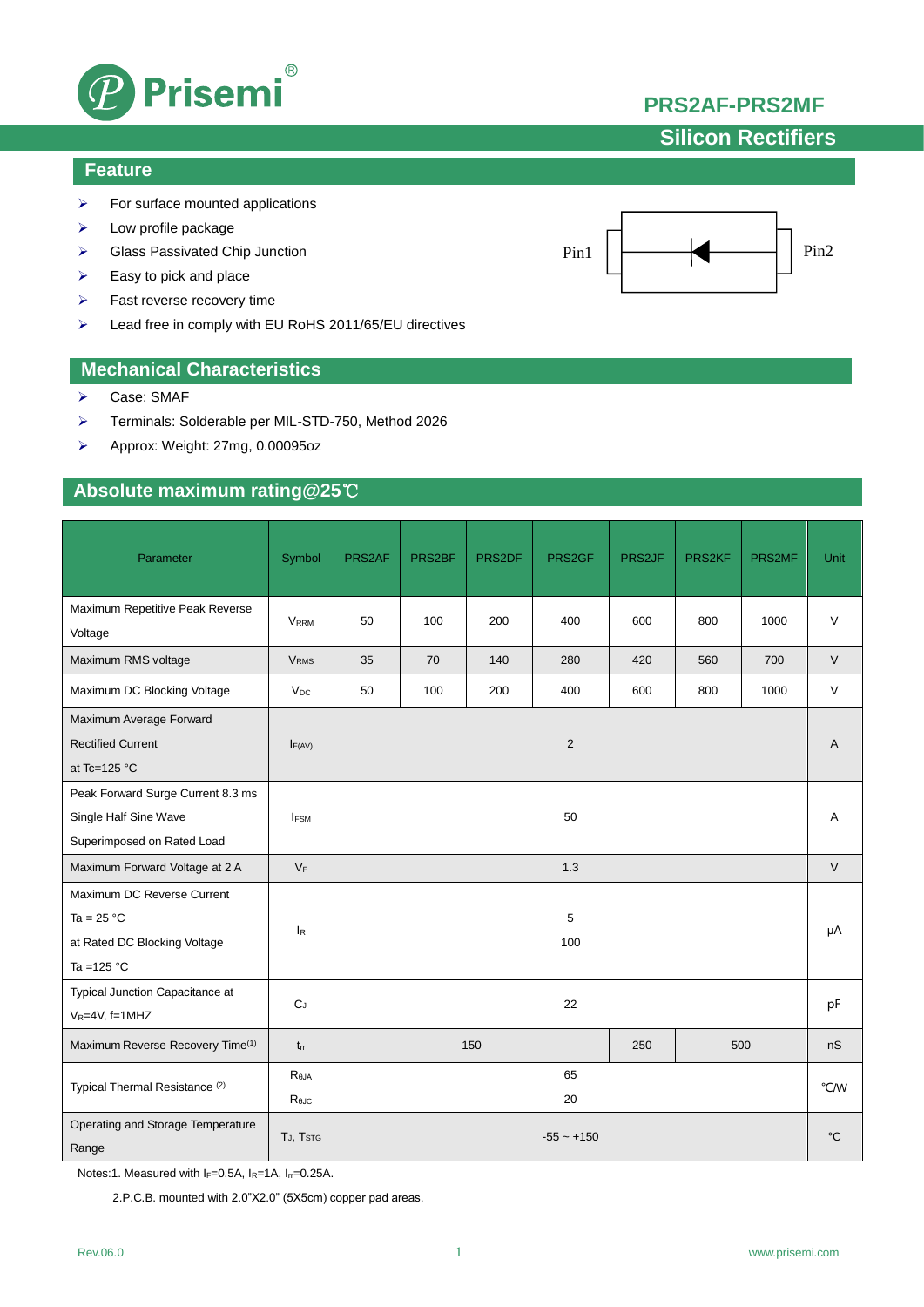## **Silicon Rectifiers** <br>**PRS2AF-PRS2MF**



Fig 1. Forward Current Derating Curve





Fig 5. Maximum Non-Repetitive Peak Forward Surge Current



Fig 2. Typical Reverse Characteristics

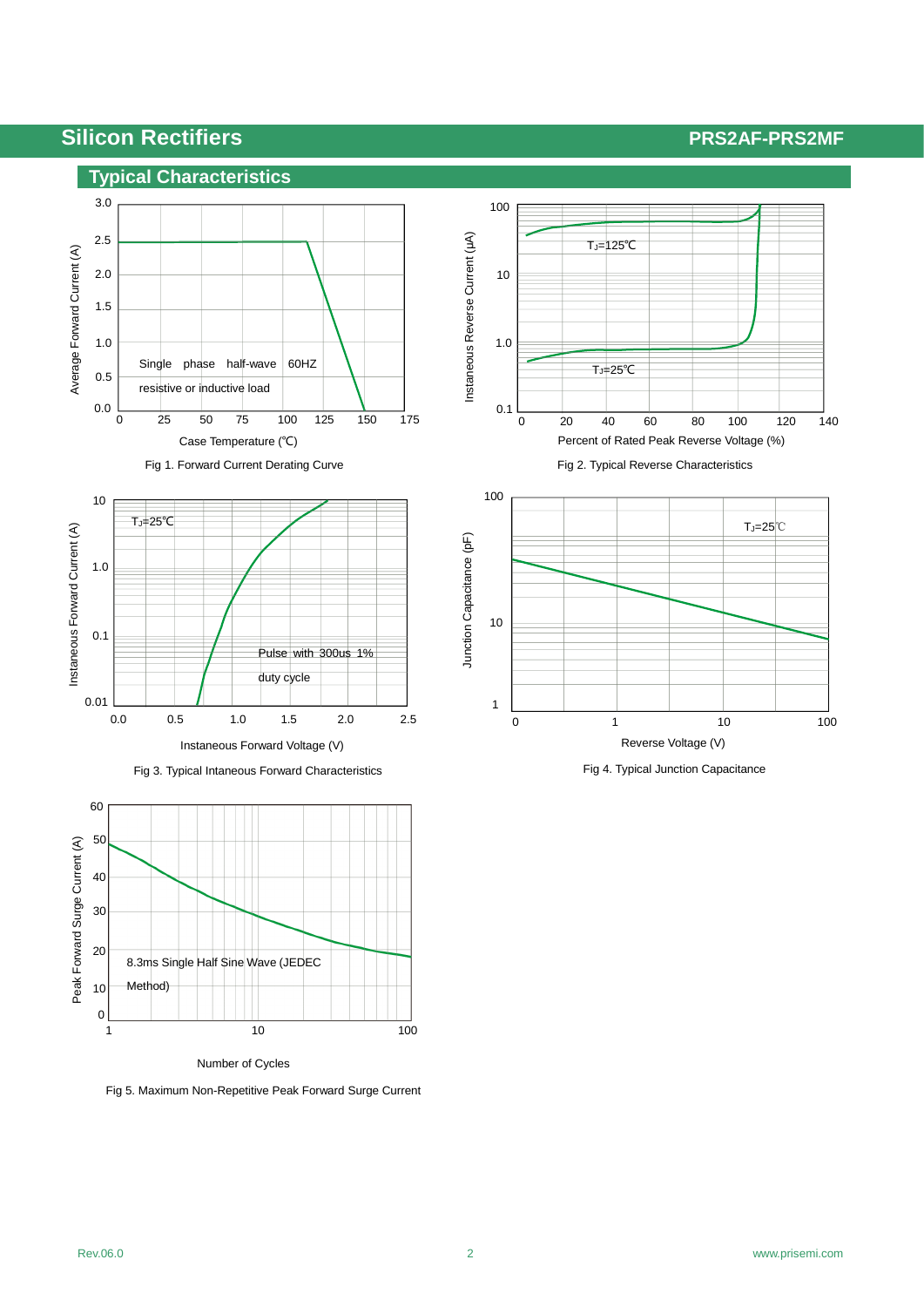# **Silicon Rectifiers** <br>**PRS2AF-PRS2MF**





Remark: Pb free for 260℃; Pb for 245℃.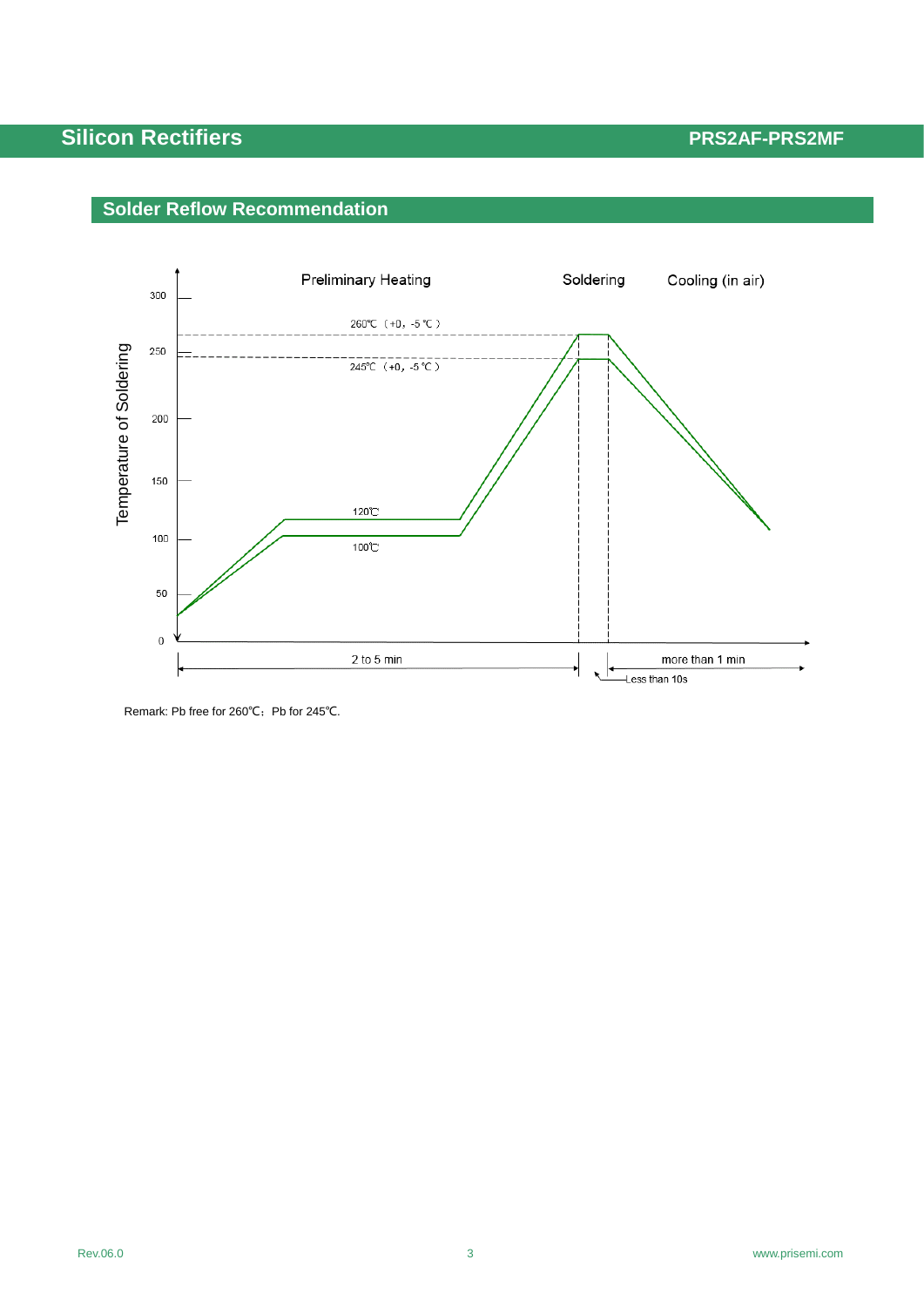# **Silicon Rectifiers** *PRS2AF-PRS2MF*

## **Product dimension (SMAF)**







Top View



| UNIT |     | Α   | С    | D   | Ε   | e   | g   | $H_E$ |    |
|------|-----|-----|------|-----|-----|-----|-----|-------|----|
| mm   | max | 1.3 | 0.23 | 3.7 | 2.7 | 1.6 | 1.3 | 4.9   | ァー |
|      | min | 1.1 | 0.18 | 3.3 | 2.4 | 1.3 | 1.0 | 4.4   |    |
| mil  | max | 51  | 9.1  | 146 | 106 | 63  | 51  | 193   |    |
|      | min | 43  | 7.1  | 130 | 94  | 51  | 39  | 173   |    |

# The recommended mounting pad size



## **Ordering information**

| <b>Device</b> | Package        | <b>MPQ</b>        |
|---------------|----------------|-------------------|
| PRS2AF-PRS2MF | SMAF (Pb-Free) | 3000/ Tape & Reel |